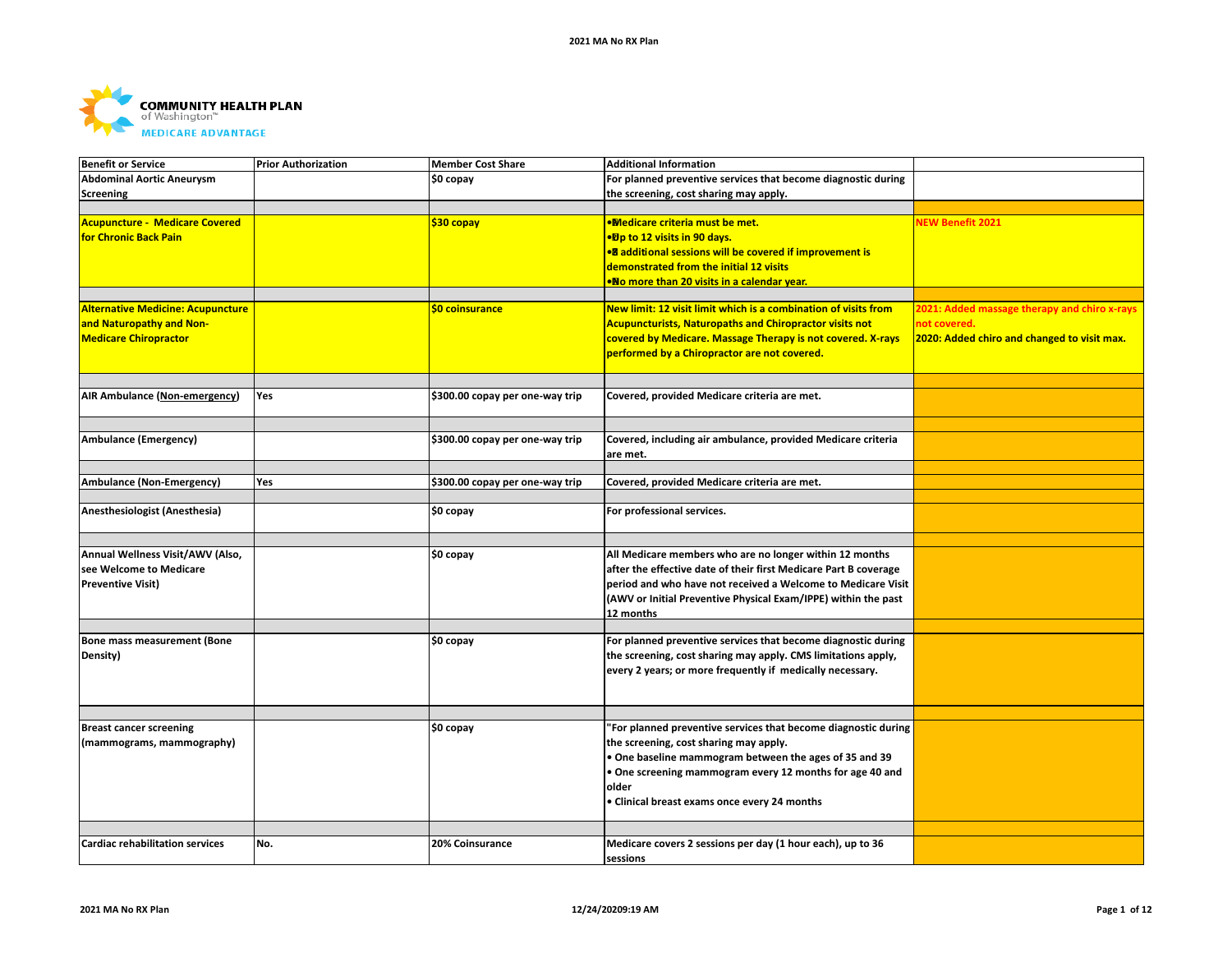

| <b>Benefit or Service</b>           | <b>Prior Authorization</b>        | <b>Member Cost Share</b> | <b>Additional Information</b>                                       |                                     |
|-------------------------------------|-----------------------------------|--------------------------|---------------------------------------------------------------------|-------------------------------------|
|                                     |                                   |                          |                                                                     |                                     |
| Cardiovascular disease risk         |                                   | \$0 copay                | For planned preventive services that become diagnostic during       |                                     |
| reduction visit                     |                                   |                          | the screening, cost sharing may apply.                              |                                     |
|                                     |                                   |                          |                                                                     |                                     |
| Cardiovascular disease testing      |                                   | \$0 copay                | For planned preventive services that become diagnostic during       |                                     |
|                                     |                                   |                          |                                                                     |                                     |
|                                     |                                   |                          | the screening, cost sharing may apply.                              |                                     |
|                                     |                                   |                          |                                                                     |                                     |
| Cervical and vaginal cancer         |                                   | \$0 copay                | For planned preventive services that become diagnostic during       |                                     |
| screening (Pap tests, pelvic exams) |                                   |                          | the screening, cost sharing may apply.                              |                                     |
|                                     |                                   |                          | • All women: Every 24 months                                        |                                     |
|                                     |                                   |                          | . High risk of cervical cancer or abnormal pap: Every 12 months     |                                     |
|                                     |                                   |                          |                                                                     |                                     |
|                                     |                                   |                          |                                                                     |                                     |
| <b>Chiropractic services</b>        | Yes, for more than 12 visits      | \$20.00 copay            | Only manual manipulation to correct subluxation. Massage            | 2020: Added Supplemental Chiro note |
|                                     |                                   |                          | therapy not covered. Per CMS x-rays billed by a chiropractor are    |                                     |
|                                     |                                   |                          | not covered. X-rays are covered if performed by Radiologist.        |                                     |
|                                     |                                   |                          | Also See New Non-Medicare Chiropractor Supplemental Benefit         |                                     |
|                                     |                                   |                          | under: Alternative Medicine: Acupuncture and Naturopathy            |                                     |
|                                     |                                   |                          |                                                                     |                                     |
|                                     |                                   |                          | and Non-Medicare Chiropractor                                       |                                     |
|                                     |                                   |                          |                                                                     |                                     |
|                                     |                                   |                          |                                                                     |                                     |
| <b>Clinical Trials</b>              | <b>Yes</b>                        |                          |                                                                     |                                     |
|                                     |                                   |                          |                                                                     |                                     |
|                                     |                                   |                          |                                                                     |                                     |
|                                     |                                   |                          |                                                                     |                                     |
| <b>Colorectal cancer screening</b>  |                                   | \$0 copay                | For planned preventive services that become diagnostic during       |                                     |
| (Colonoscopy, Sigmoidoscopy)        |                                   |                          | the screening, cost sharing may apply.                              |                                     |
|                                     |                                   |                          | For age 50 and older:                                               |                                     |
|                                     |                                   |                          | · Sigmoidoscopy every 48 months                                     |                                     |
|                                     |                                   |                          |                                                                     |                                     |
|                                     |                                   |                          | · Fecal occult blood test, every 12 months                          |                                     |
|                                     |                                   |                          | For at high risk of colon cancer:                                   |                                     |
|                                     |                                   |                          | • Screening colonoscopy every 24 months                             |                                     |
|                                     |                                   |                          | Not at high risk of colon cancer:                                   |                                     |
|                                     |                                   |                          | • Screening colonoscopy every 10 years (120 months) but not         |                                     |
|                                     |                                   |                          | within 48 months (2 years) of a screening sigmoidoscopy.            |                                     |
|                                     |                                   |                          |                                                                     |                                     |
| Cosmetic surgery or procedures      | Yes and Medicare criteria is met. |                          | Only covered because of an accidental injury or to improve a        |                                     |
| (Partial Exclusion)                 |                                   |                          | malformed part of the body. All stages of reconstruction are        |                                     |
|                                     |                                   |                          | covered for a breast after a mastectomy, as well as for the         |                                     |
|                                     |                                   |                          |                                                                     |                                     |
|                                     |                                   |                          | unaffected breast to produce a symmetrical appearance.              |                                     |
|                                     |                                   |                          |                                                                     |                                     |
| <b>Custodial Care (Exclusion)</b>   | <b>Not Covered</b>                | <b>Not Covered</b>       | Custodial care is personal care that does not require the           |                                     |
|                                     |                                   |                          |                                                                     |                                     |
|                                     |                                   |                          | continuing attention of trained medical or paramedical              |                                     |
|                                     |                                   |                          | personnel, such as care that helps with activities of daily living, |                                     |
|                                     |                                   |                          | such as bathing or dressing. Custodial care is not medically        |                                     |
|                                     |                                   |                          | necessary.                                                          |                                     |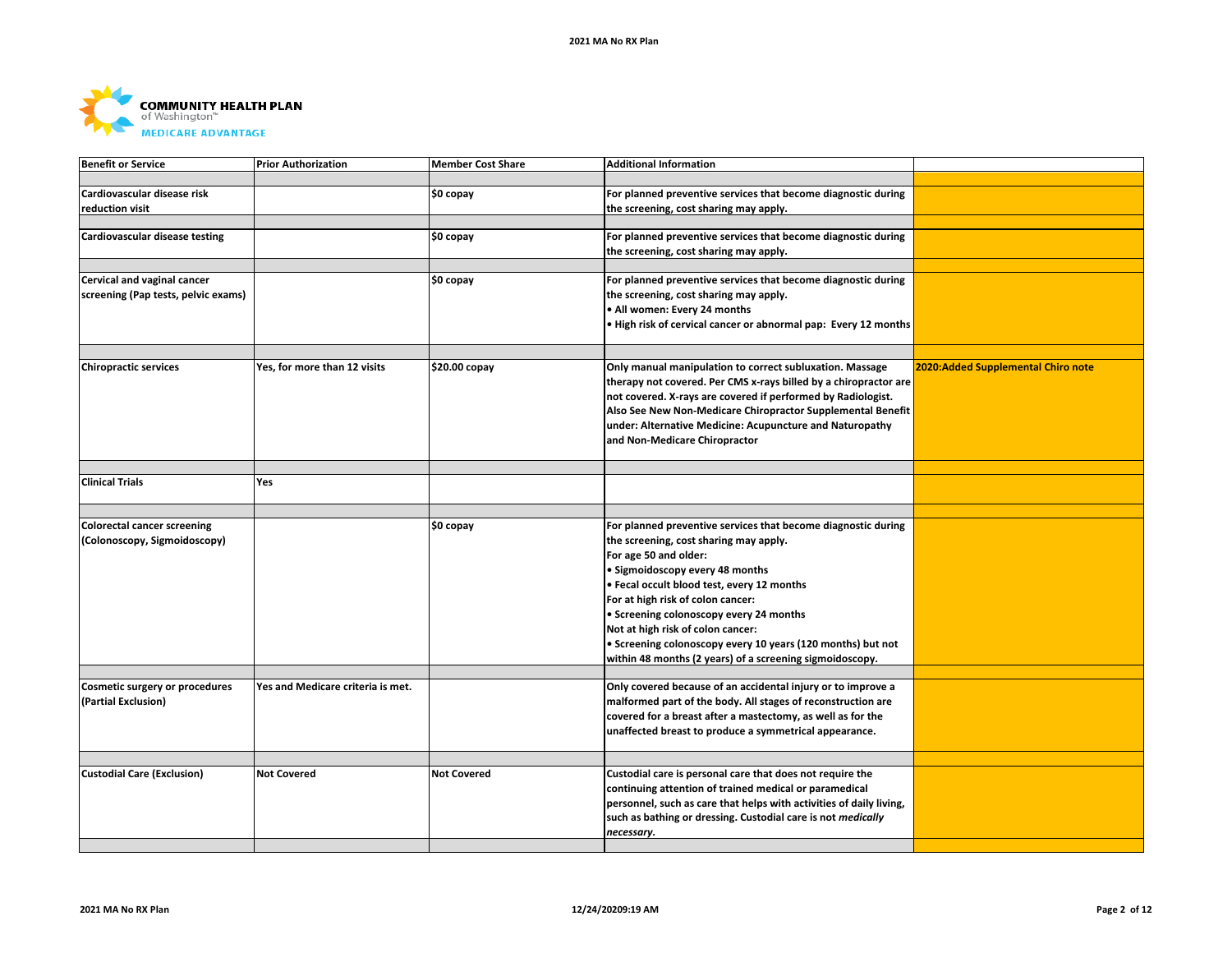

| <b>Benefit or Service</b>              | <b>Prior Authorization</b>                                              | <b>Member Cost Share</b>              | <b>Additional Information</b>                                                                              |                                             |
|----------------------------------------|-------------------------------------------------------------------------|---------------------------------------|------------------------------------------------------------------------------------------------------------|---------------------------------------------|
| Dental Services (Medical Services,     | Refer to prior authorization list.                                      | See specific medical services for     | Covered services limited to surgery of the jaw or related                                                  |                                             |
| <b>Not Routine Dental)</b>             |                                                                         | related copays and coinsurance.       | structures, setting fractures of the jaw or facial bones,                                                  |                                             |
|                                        |                                                                         |                                       | extraction of teeth to prepare the jaw for radiation treatments                                            |                                             |
|                                        |                                                                         |                                       | of neoplastic cancer disease, or services that would be covered                                            |                                             |
|                                        |                                                                         |                                       | when provided by a physician.                                                                              |                                             |
|                                        |                                                                         |                                       |                                                                                                            |                                             |
| Dental Services (Supplemental          | Referral not required for                                               | 0% Coinsurance for preventive and     | \$500.00 Comprehensive dental maximum total benefit amount. 2020 Preventive care changes                   |                                             |
| <b>Routine Preventive and</b>          | supplemental dental services.                                           | comprehensive dental services.        | There is no limit to preventive care(exams, cleanings).                                                    |                                             |
| Comprehensive)                         |                                                                         |                                       | Preventive care is not included in the \$500.00 limit. Medicare                                            |                                             |
|                                        |                                                                         |                                       | covered (medical) dental related services do not apply to the                                              |                                             |
|                                        |                                                                         |                                       | supplemental dental benefit.                                                                               |                                             |
|                                        |                                                                         |                                       |                                                                                                            |                                             |
|                                        |                                                                         |                                       |                                                                                                            |                                             |
| <b>Depression screening</b>            |                                                                         | \$0 copay                             | For planned preventive services that become diagnostic during                                              |                                             |
|                                        |                                                                         |                                       | the screening, cost sharing may apply.                                                                     |                                             |
|                                        |                                                                         |                                       |                                                                                                            |                                             |
| Diabetes screening                     |                                                                         | \$0 copay                             | For planned preventive services that become diagnostic during                                              |                                             |
|                                        |                                                                         |                                       | the screening, cost sharing may apply.                                                                     |                                             |
|                                        |                                                                         |                                       |                                                                                                            |                                             |
| Diabetes self-management training,     | Prior auth required when glucose                                        | \$0 cost share                        | No cost share:                                                                                             |                                             |
| diabetic services and diabetes         | monitor, shoes or inserts (orthotics) Self management training requires |                                       | <b>Blood glucose monitor</b>                                                                               |                                             |
| supplies (DME)                         | greater than \$500.00                                                   | a referral.                           | <b>Blood glucose strips</b>                                                                                |                                             |
|                                        |                                                                         |                                       | • Lancet devices                                                                                           |                                             |
|                                        |                                                                         |                                       |                                                                                                            |                                             |
|                                        |                                                                         |                                       | • Glucose-control solutions for checking accuracy of strips and                                            |                                             |
|                                        |                                                                         |                                       | monitor                                                                                                    |                                             |
|                                        |                                                                         |                                       | One pair of diabetic shoes per calendar year                                                               |                                             |
|                                        |                                                                         |                                       | . 2 sets of shoe inserts (orthotics) covered per calendar year                                             |                                             |
|                                        |                                                                         |                                       | (diabetic)                                                                                                 |                                             |
|                                        |                                                                         |                                       |                                                                                                            |                                             |
| Durable medical equipment (DME)        | Some DME requires prior                                                 | 20% Coinsurance                       | Covered, provided Medicare criteria are met. DME includes,                                                 | 2020: Add COPD Oxygen change in coinsurance |
| and related supplies                   | authorization, check procedure                                          |                                       | wheelchairs, hospital beds, walkers, oxygen. *When primary                                                 | to 0. Removed \$1000.00 total claim.        |
|                                        | codes for details. All DME with a                                       |                                       | diagnosis is COPD the coinsurance is zero.                                                                 |                                             |
|                                        | purchase price greater than                                             |                                       |                                                                                                            |                                             |
|                                        | \$500.00 allowed amount requires                                        |                                       |                                                                                                            |                                             |
|                                        | prior authorization.                                                    |                                       |                                                                                                            |                                             |
|                                        |                                                                         |                                       |                                                                                                            |                                             |
| <b>Emergency care (Emergency Room,</b> |                                                                         | \$90.00 (facility) copay for ER visit | \$90.00 copayment waived if admitted as inpatient within the                                               |                                             |
| ER)                                    |                                                                         |                                       | same hospital within 24 hrs.                                                                               |                                             |
|                                        |                                                                         |                                       |                                                                                                            |                                             |
| <b>Emergency care (ER Physician</b>    |                                                                         | 0% coinsurance                        |                                                                                                            |                                             |
| Service)                               |                                                                         |                                       |                                                                                                            |                                             |
|                                        |                                                                         |                                       |                                                                                                            |                                             |
| <b>Emergency care: Supplemental</b>    |                                                                         | <b>20% Coinsurance</b>                | \$25,000.00 Maximum - ER coinsurance is not waived if admitted 2021 - Added Does not count toward Medicare |                                             |
| <b>World Wide - Facility and</b>       |                                                                         |                                       | to hospital. Does not count toward Medicare Out of Pocket                                                  | Out of Pocket (MOOP).                       |
| <b>Professional Services</b>           |                                                                         |                                       | (MOOP).                                                                                                    |                                             |
|                                        |                                                                         |                                       |                                                                                                            |                                             |
| <b>Enteral Feedings, Tube Feedings</b> | Yes                                                                     | 20% Coinsurance                       |                                                                                                            |                                             |
| (Infusion Therapy, DME)                |                                                                         |                                       |                                                                                                            |                                             |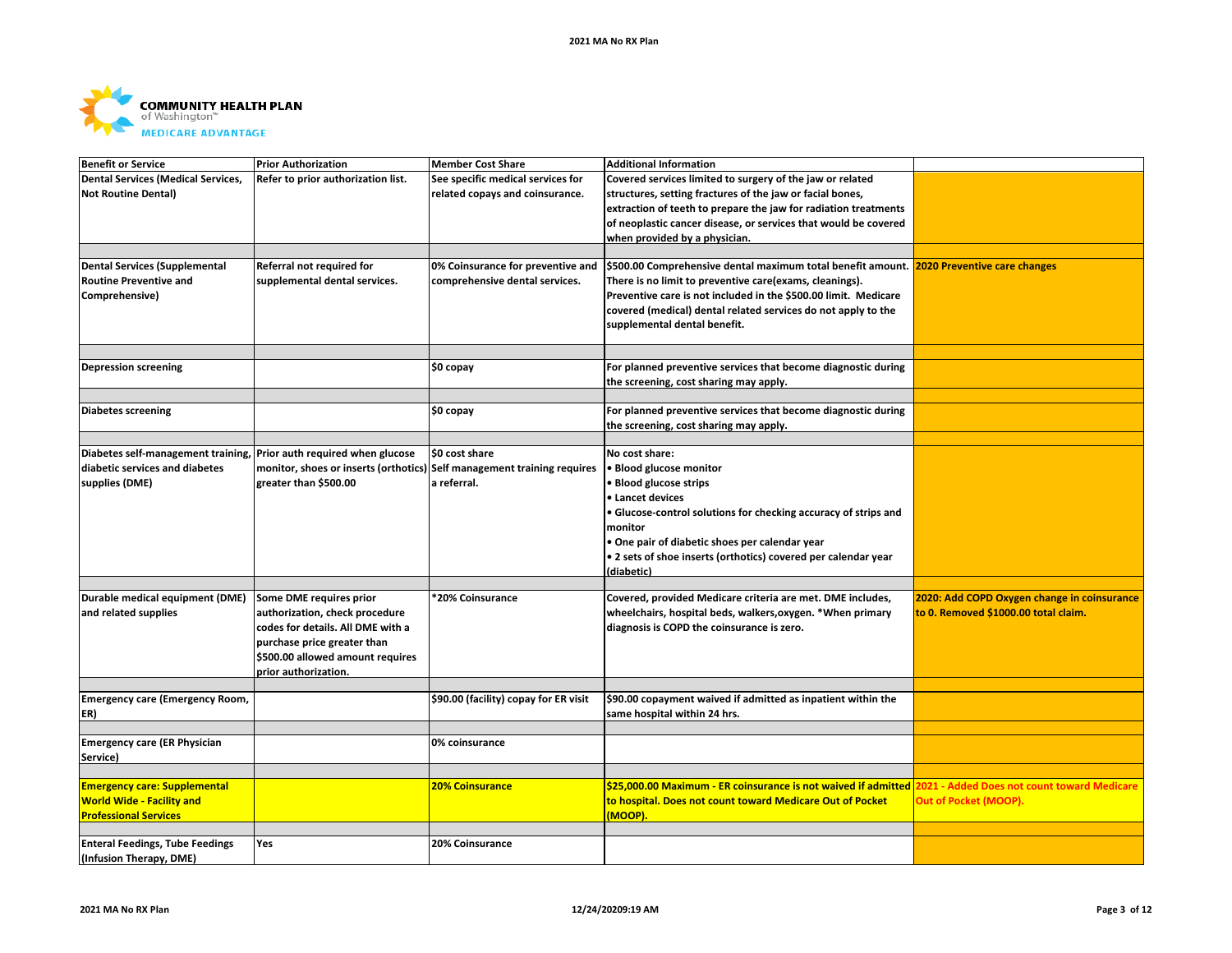

| <b>Benefit or Service</b>               | <b>Prior Authorization</b> | <b>Member Cost Share</b>            | <b>Additional Information</b>                                                                 |                                                 |
|-----------------------------------------|----------------------------|-------------------------------------|-----------------------------------------------------------------------------------------------|-------------------------------------------------|
|                                         |                            |                                     |                                                                                               |                                                 |
| Enteral Formula (Infusion Therapy,      | Yes                        | 20% Coinsurance                     |                                                                                               |                                                 |
| DME)                                    |                            |                                     |                                                                                               |                                                 |
|                                         |                            |                                     |                                                                                               |                                                 |
| Eye exam - Medicare Covered             |                            | *\$40.00 copay                      | Exams to diagnose diseases and conditions of the eye covered                                  | 2020 retinal exam copay \$0 for endocrinologist |
| (medical vision disease)                |                            |                                     | by Medicare. *When the primary diagnosis is diabetes for a                                    | or ophthalmologist for diabetes.                |
|                                         |                            |                                     |                                                                                               |                                                 |
|                                         |                            |                                     | retinal exam and the exam is performed by an endocrinologist                                  |                                                 |
|                                         |                            |                                     | or ophthalmologist, the copay is zero. If provider is not                                     |                                                 |
|                                         |                            |                                     | participating then plan approved referral is required.                                        |                                                 |
|                                         |                            |                                     |                                                                                               |                                                 |
|                                         |                            |                                     |                                                                                               |                                                 |
| Eye exam - Routine Vision (VSP          |                            | In network \$0 copay                | Through VSP - One WellVision exam every year. Members must                                    |                                                 |
| Advantage)                              |                            |                                     | use the VSP Advantage Network for in-network benefits. Out of                                 |                                                 |
|                                         |                            |                                     | network - \$47.00 is allowed toward the cost of the exam.                                     |                                                 |
|                                         |                            |                                     |                                                                                               |                                                 |
|                                         |                            |                                     |                                                                                               |                                                 |
| Eye Wear - Medicare covered (Post       |                            | 20% Coinsurance                     | Covered, provided Medicare criteria are met. One pair of                                      |                                                 |
| <b>Cataract Vision Surgery)</b>         |                            |                                     | eyeglasses or contact lenses includes insertion of an intraocular                             |                                                 |
|                                         |                            |                                     | lens after each surgery.                                                                      |                                                 |
|                                         |                            |                                     |                                                                                               |                                                 |
| Eye Wear - Prescription Contacts,       |                            | • In network - Lenses (for glasses) | Through VSP - every 2 years. Members must use the VSP Choice 2020 Change hardware to \$150.00 |                                                 |
| frames, vision lenses, upgrades,        |                            | \$0 copay                           | Network for in-network benefits.                                                              |                                                 |
| extra pair of glasses (VSP              |                            | . In network - Frame or contact     |                                                                                               |                                                 |
| Advantage)                              |                            | lenses - \$150.00 allowed toward    | . Out of network - Lenses - (for glasses) - Amount allowed                                    |                                                 |
|                                         |                            | cost.                               | toward costs:                                                                                 |                                                 |
|                                         |                            |                                     | Single vision \$30                                                                            |                                                 |
|                                         |                            |                                     | Lined bifocal or Progressive \$50                                                             |                                                 |
|                                         |                            |                                     | Lined trifocal \$60                                                                           |                                                 |
|                                         |                            |                                     |                                                                                               |                                                 |
|                                         |                            |                                     | Lenticular \$75                                                                               |                                                 |
|                                         |                            |                                     |                                                                                               |                                                 |
|                                         |                            |                                     | . Out of network - Frame or contact lenses - Amount allowed                                   |                                                 |
|                                         |                            |                                     | toward costs:                                                                                 |                                                 |
|                                         |                            |                                     | Frame \$45                                                                                    |                                                 |
|                                         |                            |                                     | Contact lenses (in lieu of lenses and frame) \$85                                             |                                                 |
| <b>Eye and Vision Services Not</b>      |                            | <b>Not Covered. See Additional</b>  | Radial keratotomy not covered                                                                 |                                                 |
|                                         |                            |                                     |                                                                                               |                                                 |
| <b>Covered by Medicare (Exclusions)</b> |                            | Information                         | · LASIK surgery not covered                                                                   |                                                 |
|                                         |                            |                                     | . Vision Therapy not covered                                                                  |                                                 |
|                                         |                            |                                     | . Low Vision Aids not covered                                                                 |                                                 |
|                                         |                            |                                     |                                                                                               |                                                 |
| <b>Genetic Testing Not Related to</b>   | Yes                        | 20% Coinsurance                     |                                                                                               |                                                 |
| Pregnancy                               |                            |                                     |                                                                                               |                                                 |
|                                         |                            |                                     |                                                                                               |                                                 |
| Hearing exam (Medicare covered to       |                            | \$20.00 copay                       | Covered, provided Medicare criteria are met. Routine hearing                                  |                                                 |
| diagnose and treat specific diseases    |                            |                                     | exams, hearing aids, and hearing aid fittings are not covered by                              |                                                 |
| and conditions.)                        |                            |                                     | Medicare.                                                                                     |                                                 |
|                                         |                            |                                     |                                                                                               |                                                 |
|                                         |                            |                                     |                                                                                               |                                                 |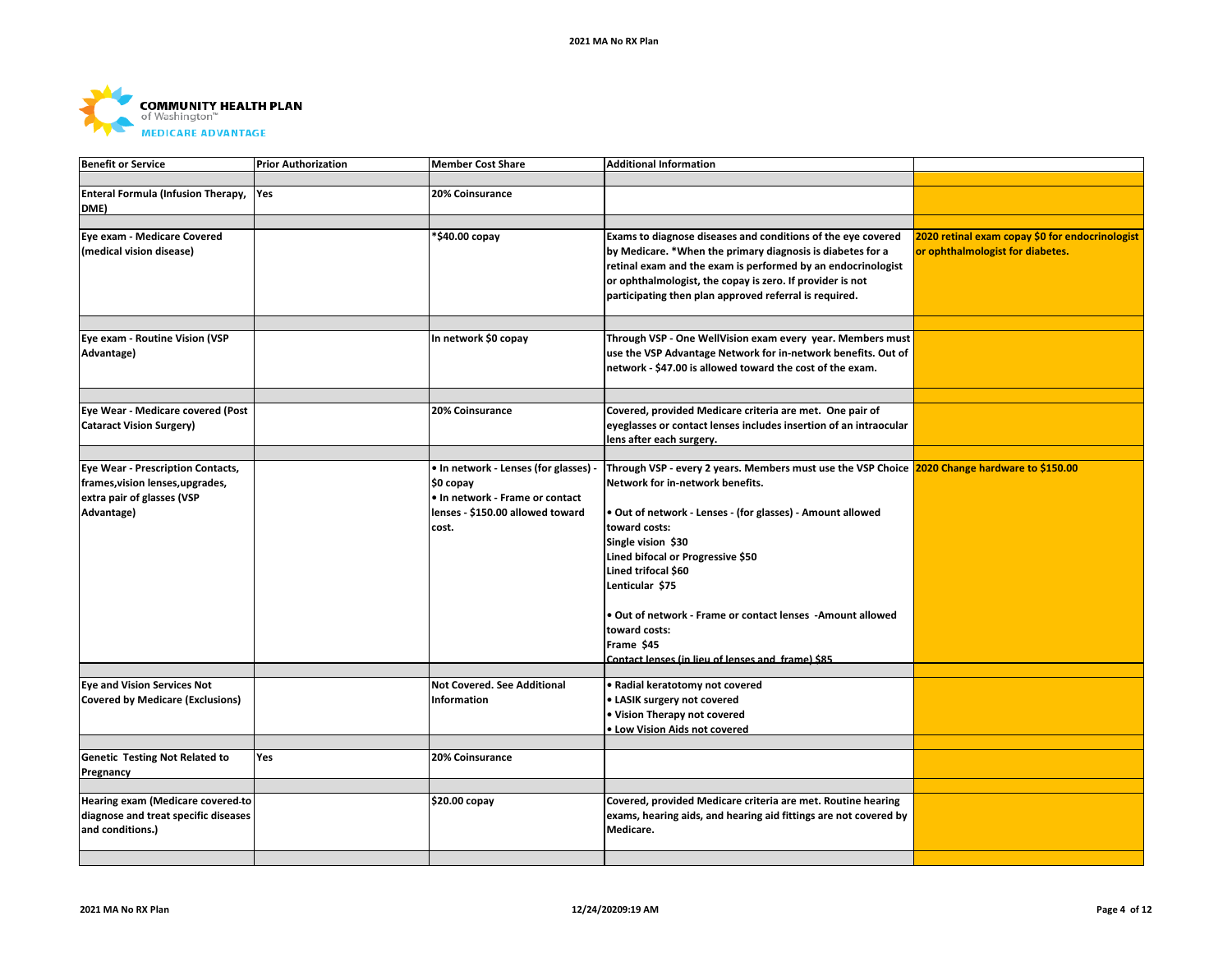

| <b>Benefit or Service</b>              | <b>Prior Authorization</b>                 | <b>Member Cost Share</b> | <b>Additional Information</b>                                   |                                              |
|----------------------------------------|--------------------------------------------|--------------------------|-----------------------------------------------------------------|----------------------------------------------|
| Hearing exam (Routine not covered      | <b>Not Covered</b>                         | <b>Not Covered</b>       | <b>Not Covered</b>                                              |                                              |
| by Medicare) Exclusion                 |                                            |                          |                                                                 |                                              |
|                                        |                                            |                          |                                                                 |                                              |
| Hearing services (hearing aid          | <b>Not Covered</b>                         | <b>Not Covered</b>       | <b>Not Covered</b>                                              |                                              |
| fittings, hearing aids) Exclusion      |                                            |                          |                                                                 |                                              |
|                                        |                                            |                          |                                                                 |                                              |
| <b>HIV screening</b>                   |                                            | \$0 copay                | For planned preventive services that become diagnostic during   |                                              |
|                                        |                                            |                          | the screening, cost sharing may apply.                          |                                              |
|                                        |                                            |                          |                                                                 |                                              |
| Home health agency care                | Required for Home Health Services.         | \$0 coinsurance          | 20% coinsurance for durable medical equipment (DME) still       |                                              |
|                                        | Services related to the Home               |                          | applies when related to Home Health services.                   |                                              |
|                                        | Health care may also require prior         |                          |                                                                 |                                              |
|                                        | authorization, for example                 |                          |                                                                 |                                              |
|                                        | medication, enteral nutrition.             |                          |                                                                 |                                              |
|                                        | <b>Review Prior Authorization list for</b> |                          |                                                                 |                                              |
|                                        | related services.                          |                          |                                                                 |                                              |
|                                        |                                            |                          |                                                                 |                                              |
|                                        |                                            |                          |                                                                 |                                              |
| <b>Homemaker Services (Exclusion)</b>  | <b>Not Covered</b>                         | <b>Not Covered</b>       | Services include basic household assistance, light housekeeping |                                              |
|                                        |                                            |                          | or light meal preparation.                                      |                                              |
|                                        |                                            |                          |                                                                 |                                              |
| Hospice care (inpatient and home)      | INo.                                       |                          | You pay nothing for hospice care from a Medicare certified      |                                              |
|                                        |                                            |                          | hospice. You may have to pay part of the cost for drugs and     |                                              |
|                                        |                                            |                          | respite care. Hospice is covered outside of our plan.           |                                              |
|                                        |                                            |                          |                                                                 |                                              |
| Hyperbaric oxygen treatment            | Yes                                        | 20% Coinsurance          |                                                                 |                                              |
|                                        |                                            |                          |                                                                 |                                              |
|                                        |                                            |                          |                                                                 |                                              |
| <b>Immunizations</b>                   |                                            | \$0 Coinsurance          | Not Covered: Immunizations performed in a pharmacy requires     | 2021 added this plan does not include Part D |
|                                        |                                            |                          | Part D benefits. This plan does not include Part D benefits.    | coverage.                                    |
|                                        |                                            |                          | Covered:                                                        |                                              |
|                                        |                                            |                          | <b>pneumonia</b>                                                |                                              |
|                                        |                                            |                          | <b>influenza (flu shot)</b>                                     |                                              |
|                                        |                                            |                          | <b>Hepatitis B</b>                                              |                                              |
|                                        |                                            |                          | *Shingles vaccine (Zostavax) is only covered under pharmacy -   |                                              |
|                                        |                                            |                          | Part D Benefit*                                                 |                                              |
|                                        |                                            |                          |                                                                 |                                              |
|                                        |                                            |                          |                                                                 |                                              |
| <b>Infusion Therapy, Home Infusion</b> | <b>Not Required for Infusion Therapy</b>   | 20% coinsurance          | Not Required for Infusion Therapy Services. Services related to | 2021 added Home Infusion to match EOC        |
| Therapy                                | <b>Services. Services related to the</b>   |                          | the Infusion Therapy care may require prior authorization, for  |                                              |
|                                        | <b>Infusion Therapy care may require</b>   |                          | example medication, enteral nutrition. Review Prior             |                                              |
|                                        | prior authorization, for example           |                          | <b>Authorization list for related services.</b>                 |                                              |
|                                        | medication, enteral nutrition.             |                          |                                                                 |                                              |
|                                        | <b>Review Prior Authorization list for</b> |                          |                                                                 |                                              |
|                                        | related services.                          |                          |                                                                 |                                              |
|                                        |                                            |                          |                                                                 |                                              |
|                                        |                                            |                          |                                                                 |                                              |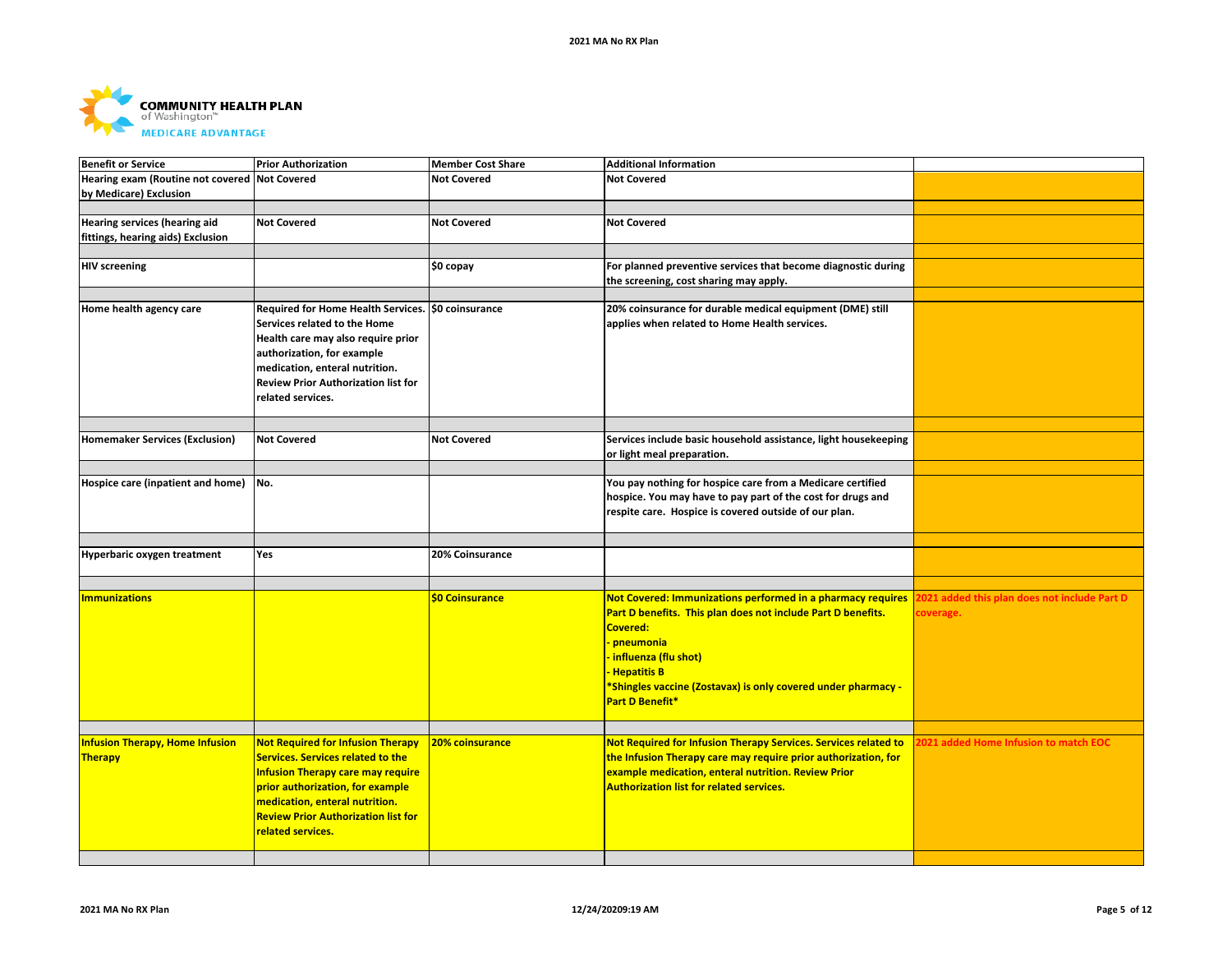

| <b>Benefit or Service</b>                  | <b>Prior Authorization</b>              | <b>Member Cost Share</b>   | <b>Additional Information</b>                                     |  |
|--------------------------------------------|-----------------------------------------|----------------------------|-------------------------------------------------------------------|--|
| Injections, Injectable drugs               | See Prior Authorization (PA) List       | 20% Coinsurance            | Covered, provided Medicare criteria are met. Includes             |  |
| (Prescription drugs Medicare Part B        | <b>Note: All Unclassified biologics</b> |                            | chemotherapy related drugs, drugs related to home dialysis,       |  |
| medical benefits)                          | (J3590) require a prior                 |                            | B12, etc.                                                         |  |
|                                            | authorization.                          |                            |                                                                   |  |
|                                            |                                         |                            |                                                                   |  |
|                                            |                                         |                            |                                                                   |  |
| <b>Inpatient hospital Blood (including</b> |                                         | No Blood Deductible        | Coverage begins with the first pint of blood needed. Includes     |  |
| inpatient skilled nursing                  |                                         | 0% coinsurance             | storage and administration. The patient is responsible for any    |  |
|                                            |                                         |                            |                                                                   |  |
| facility/SNF)                              |                                         |                            | other applicable coinsurance amounts.                             |  |
|                                            |                                         |                            |                                                                   |  |
|                                            |                                         |                            |                                                                   |  |
| <b>Outpatient Blood</b>                    |                                         | <b>No Blood Deductible</b> | Coverage begins with the fourth pint of blood needed.             |  |
|                                            |                                         | 0% coinsurance             | Coverage of storage and administration begins with the first      |  |
|                                            |                                         |                            | pint of blood needed. The patient is responsible for any other    |  |
|                                            |                                         |                            | applicable coinsurance amounts.                                   |  |
|                                            |                                         |                            |                                                                   |  |
| Inpatient hospital (acute) care            | Yes                                     | Days:                      | All admissions, planned and urgent, require notification within   |  |
|                                            |                                         | 1-4 - \$450.00 per day     | 24 hrs. or next business day. Each time a member is admitted      |  |
|                                            |                                         | 5-90 - \$0 per day         | for a new inpatient stay the copay will apply. Plan covers 90     |  |
|                                            |                                         |                            | days for an inpatient stay.                                       |  |
|                                            |                                         |                            |                                                                   |  |
| <b>Inpatient Professional Services</b>     |                                         | 20% Coinsurance            |                                                                   |  |
|                                            |                                         |                            |                                                                   |  |
|                                            |                                         |                            |                                                                   |  |
| Inpatient Hospital (facility) mental       | Yes                                     | Days:                      | All admissions, planned and urgent, require notification within   |  |
| health, psychiatric, psychiatrist)         |                                         | 1-10 - \$155.00 per day    | 24 hrs. or next business day. Each time a member is admitted      |  |
| care                                       |                                         | 11-90 - \$0 per day        | for a new inpatient stay the copay will apply. Not psychiatric    |  |
|                                            |                                         |                            | hospital, same cost shares as acute care. Plan covers 90 days for |  |
|                                            |                                         |                            | an inpatient stay. 190-day lifetime limitation in a psychiatric   |  |
|                                            |                                         |                            | facility. This limitation does not apply to inpatient psychiatric |  |
|                                            |                                         |                            |                                                                   |  |
|                                            |                                         |                            | services furnished in a general hospital.                         |  |
|                                            |                                         |                            |                                                                   |  |
| <b>Inpatient rehabilitation services</b>   | Yes                                     | Days:                      | All admissions, planned and urgent, require notification within   |  |
| (physical, speech, occupational            |                                         | 1-4 - \$450.00 per day     | 24 hrs. or next business day. Each time a member is admitted      |  |
| therapies)                                 |                                         | 5-90 - \$0 per day         | for a new inpatient stay the copay will apply. Same cost shares   |  |
|                                            |                                         |                            |                                                                   |  |
|                                            |                                         |                            | as acute care.                                                    |  |
| Inpatient services covered during a        |                                         | 20% coinsurance            | Covered, provided Medicare criteria are met.                      |  |
| non-covered inpatient stay                 |                                         |                            |                                                                   |  |
|                                            |                                         |                            |                                                                   |  |
|                                            |                                         |                            |                                                                   |  |
| Inpatient substance abuse                  | <b>Yes</b>                              | Days:                      | All admissions, planned and urgent, require notification within   |  |
|                                            |                                         | 1-5 - \$450.00 per day     |                                                                   |  |
|                                            |                                         |                            | 24 hrs. or next business day. Same cost shares as acute care.     |  |
|                                            |                                         | 6-90 - \$0 per day         |                                                                   |  |
|                                            |                                         | Over 90 - \$0 per day      |                                                                   |  |
|                                            |                                         |                            |                                                                   |  |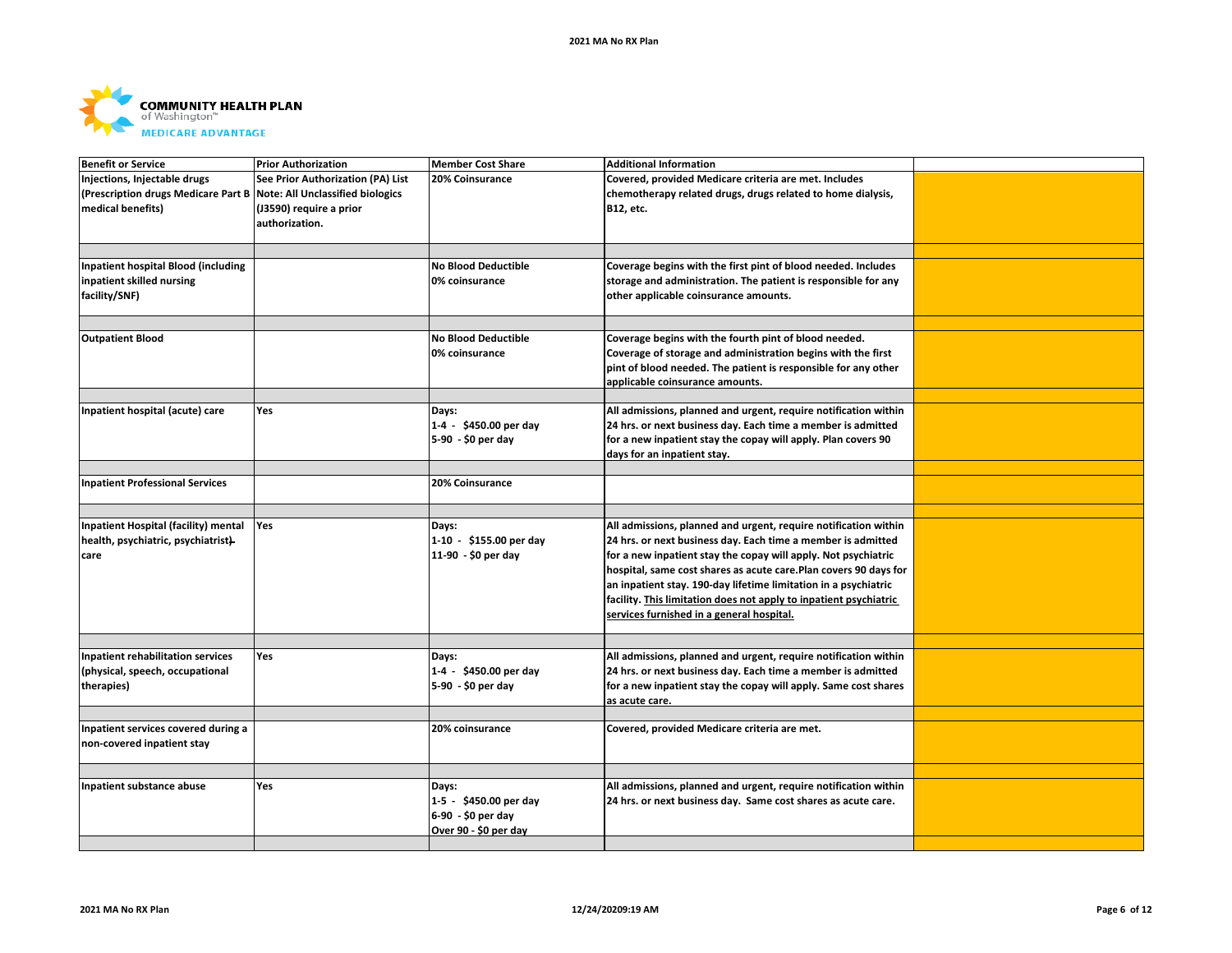

| <b>Benefit or Service</b>                | <b>Prior Authorization</b>               | <b>Member Cost Share</b>             | <b>Additional Information</b>                                       |                                                 |
|------------------------------------------|------------------------------------------|--------------------------------------|---------------------------------------------------------------------|-------------------------------------------------|
| Kidney disease and conditions            | NO. Effective 01/01/2016                 | 20% coinsurance                      |                                                                     |                                                 |
| (Hemodialysis, Dialysis, End Stage       | Notification is required.                |                                      |                                                                     |                                                 |
| <b>Renal Disease/ESRD)</b>               |                                          |                                      |                                                                     |                                                 |
|                                          |                                          |                                      |                                                                     |                                                 |
| Kidney disease education (on             | No.                                      | 0% cost share                        | Medicare covers 6 sessions of kidney disease education per          |                                                 |
| dialysis)                                |                                          |                                      | lifetime per Medicare.                                              |                                                 |
|                                          |                                          |                                      |                                                                     |                                                 |
| Mastectomy related bras and              | If over \$500.00                         | 20% cost share                       |                                                                     |                                                 |
| supplies (DME)                           |                                          |                                      |                                                                     |                                                 |
|                                          |                                          |                                      |                                                                     |                                                 |
| <b>Meal, Meals Benefit</b>               |                                          | 0% cost share                        | Meals can be delivered to the home upon discharge from a            | <b>2021 New Benefit</b>                         |
| (Supplemental)                           |                                          |                                      | hospital or skilled nursing facility. 2 meals per day up to 14 days |                                                 |
|                                          |                                          |                                      | after discharge, up to 6 occurrences per year. Meals to dine        |                                                 |
|                                          |                                          |                                      | with members that are inpatient are not covered.                    |                                                 |
|                                          |                                          |                                      |                                                                     |                                                 |
|                                          |                                          |                                      |                                                                     |                                                 |
| <b>Medical nutrition therapy</b>         | <b>No</b>                                | 0% cost share                        | Education for people with diabetes, kidney disease (patient not     |                                                 |
| education                                |                                          |                                      | on dialysis) post kidney transplant. 3 hrs. for first year. 2 hrs.  |                                                 |
|                                          |                                          |                                      | each year after the first year.                                     |                                                 |
|                                          |                                          |                                      |                                                                     |                                                 |
| <b>Nurse Advice Line</b>                 |                                          | 0% cost share                        | 24 hour nurse hotline available: 1-866-418-1002 or TTY 1-866-       |                                                 |
|                                          |                                          |                                      | 418-1006                                                            |                                                 |
|                                          |                                          |                                      |                                                                     |                                                 |
| Obesity screening and obesity            |                                          | 0% cost share                        | Covered, provided Medicare criteria are met, e.g., body mass        |                                                 |
| (counseling) therapy                     |                                          |                                      | index (BMI) of 30 or more, etc.                                     |                                                 |
|                                          |                                          |                                      |                                                                     |                                                 |
| <b>Organ (Living) Donation</b>           | Yes                                      | 20% coinsurance                      | All admissions, planned and urgent, require notification within     |                                                 |
| (Transplant)                             |                                          |                                      | 24 hrs. or next business day.                                       |                                                 |
|                                          |                                          |                                      |                                                                     |                                                 |
| <b>Orthotics (Supportive Devices for</b> | Only covered for diabetic foot           | \$0 cost share                       | • 2 sets of shoe inserts (orthotics) covered per calendar year      |                                                 |
| feet)                                    | disease.                                 |                                      | only for diabetic foot disease.                                     |                                                 |
|                                          |                                          |                                      |                                                                     |                                                 |
|                                          | Prior auth required for orthotics        |                                      |                                                                     |                                                 |
|                                          | (shoe inserts) greater than \$500.00.    |                                      |                                                                     |                                                 |
|                                          |                                          |                                      |                                                                     |                                                 |
|                                          |                                          |                                      |                                                                     |                                                 |
| Outpatient diagnostic tests and          | Some require prior authorization.        | 0% Medicare covered lab              |                                                                     | 2021 \$15.00 copay for outpatient facility fee. |
| therapeutic services (lab, radiology,    | <b>Check PA List and Procedure Codes</b> | \$15 copay x-ray outpatient facility |                                                                     |                                                 |
| $x$ -ray)                                | for more details.                        | fee does not include scans (CT, MRI, |                                                                     |                                                 |
|                                          |                                          | PET, etc.) Does not include          |                                                                     |                                                 |
|                                          |                                          | professional fees.                   |                                                                     |                                                 |
|                                          |                                          | 20% Other diagnostic procedures      |                                                                     |                                                 |
|                                          |                                          | (includes scans and professional     |                                                                     |                                                 |
|                                          |                                          | fees)                                |                                                                     |                                                 |
|                                          |                                          |                                      |                                                                     |                                                 |
| <b>Outpatient hospital</b>               | <b>See Prior Authorization (PA) List</b> | \$250.00 copay outpatient facility   |                                                                     | 2021 \$250.00 facility fee maximum. Added       |
| services, includes observation           |                                          | fee maximum. Does not include        |                                                                     | Observation.                                    |
|                                          |                                          | professional services.               |                                                                     |                                                 |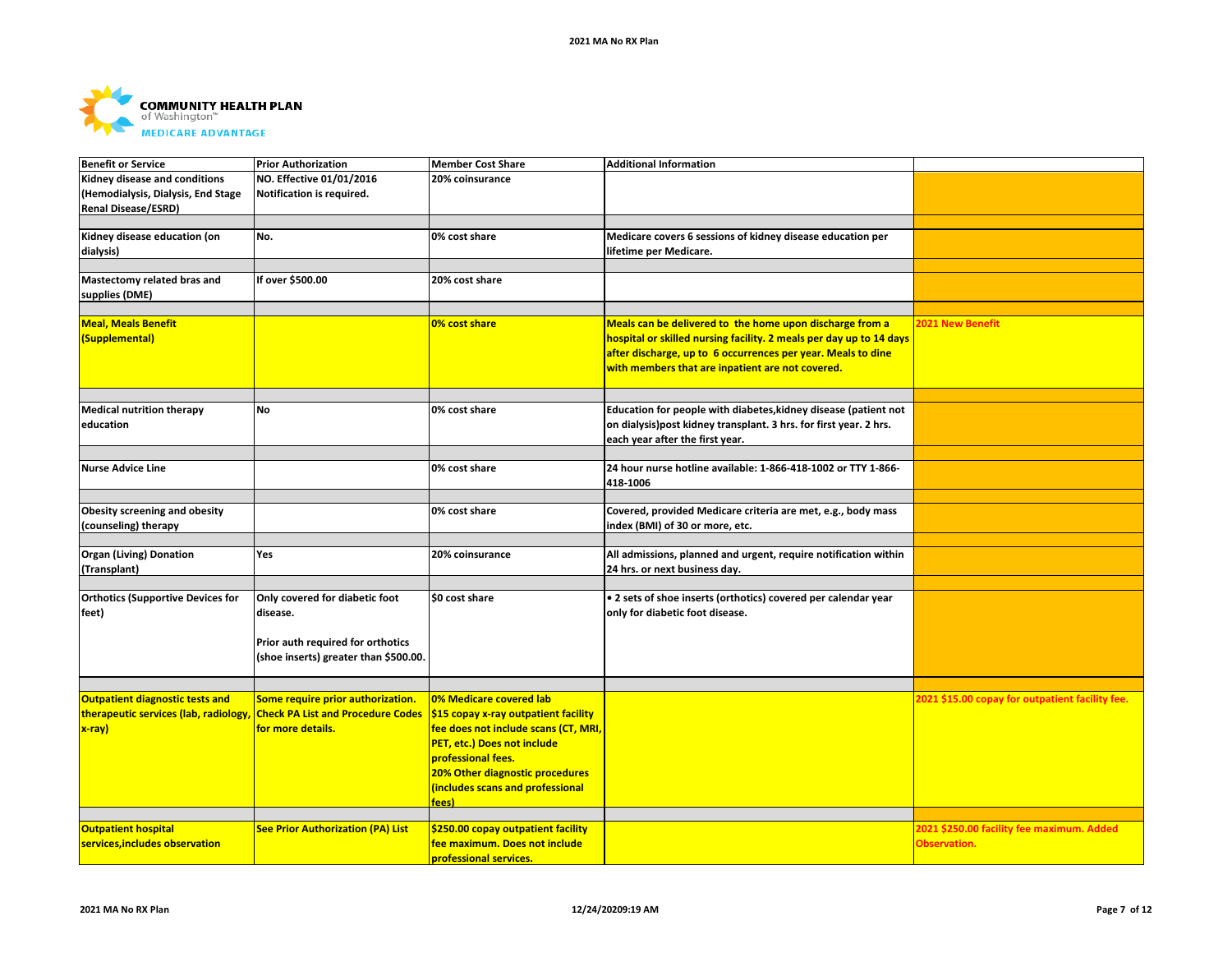

| <b>Benefit or Service</b>                                                                               | <b>Prior Authorization</b>                               | <b>Member Cost Share</b>                                                                                                                       | <b>Additional Information</b>                                                                                                                                                                                                                                                  |                                                              |
|---------------------------------------------------------------------------------------------------------|----------------------------------------------------------|------------------------------------------------------------------------------------------------------------------------------------------------|--------------------------------------------------------------------------------------------------------------------------------------------------------------------------------------------------------------------------------------------------------------------------------|--------------------------------------------------------------|
| Outpatient mental health (not<br>psychiatrist)                                                          |                                                          | $$30.00$ copay                                                                                                                                 | Copay the same for group therapy. Must be Medicare eligible<br>provider. Per CMS, some 'counselors' are not eligible to perform<br>services for Medicare and Medicare Advantage members.                                                                                       |                                                              |
| Outpatient psychiatrist care                                                                            |                                                          | $$30.00$ copay                                                                                                                                 | Copay the same for group therapy.                                                                                                                                                                                                                                              |                                                              |
| <b>Outpatient rehabilitation services</b><br>(physical (PT), speech (ST),<br>occupational therapy (OT)) | Prior authorization required after<br>initial 12 visits. | \$30.00 copay for therapy services<br>\$30.00 copay and or 20% facility<br>fees for other additional services<br>when performed in a facility. | 12 visits allowed for each type of therapy. 12 PT, 12 OT and 12<br>ST. Prior Authorization is required for additional visits after the<br>initial 12 visits. Evaluation and reevaluation is separate from<br>the 12 visits.                                                    |                                                              |
| <b>Outpatient substance abuse</b><br>services                                                           | Yes                                                      | 20% coinsurance                                                                                                                                | Opioid Treatment Services, to allow codes G2067 through<br>G2080, the provider must be certified with SAMSAH and<br>enrolled with Medicare.                                                                                                                                    | 2020 update                                                  |
| Outpatient surgery, ambulatory<br>surgical centers (ASC)                                                | See Prior Authorization (PA) List                        | \$250.00 copay for ASC Facility<br><b>Services</b>                                                                                             |                                                                                                                                                                                                                                                                                |                                                              |
| Over the Counter (OTC)<br>medication/pharmacy                                                           | <b>Not Covered</b>                                       | <b>Not Covered</b>                                                                                                                             |                                                                                                                                                                                                                                                                                |                                                              |
| Partial hospitalization service<br>intensive outpatient mental health<br>services)                      |                                                          | 20% coinsurance                                                                                                                                | Must be Medicare eligible provider. Per CMS, some 'counselors'<br>are not eligible to perform services for Medicare and Medicare<br>Advantage members.                                                                                                                         |                                                              |
| Physician/Practitioner/PCP<br>services, including doctor's office<br>visits                             |                                                          | \$0 copay for PCP E & M service<br>20% coinsurance for all other<br>services                                                                   |                                                                                                                                                                                                                                                                                | PCP copay, no change                                         |
| Physical Exam, See Welcome to<br><b>Medicare Preventive Visit and</b><br><b>Annual Wellness Visit</b>   |                                                          | <b>See Welcome to Medicare</b><br><b>Preventive Visit and Annual</b><br><b>Wellness Visit</b>                                                  | See Welcome to Medicare Preventive Visit and Annual Wellness<br><b>Visit</b>                                                                                                                                                                                                   |                                                              |
| <b>Podiatry Services (Foot Care) When</b><br><b>Not Covered by Medicare</b><br>(Supplemental Benefit)   |                                                          | No copay \$0.00<br>0% Coinsurance                                                                                                              | 4 visits each year - Not limited to Medicare covered diagnosis<br>codes. NEW, when the primary care is Diabetes an additional 4<br>visits each year for a total of 8 Non-Medicare covered visits.<br>The specialist copay does not apply to podiatrists for these<br>services. | 2020: add 8 supplemental visits instead of 4 if<br>diabetic. |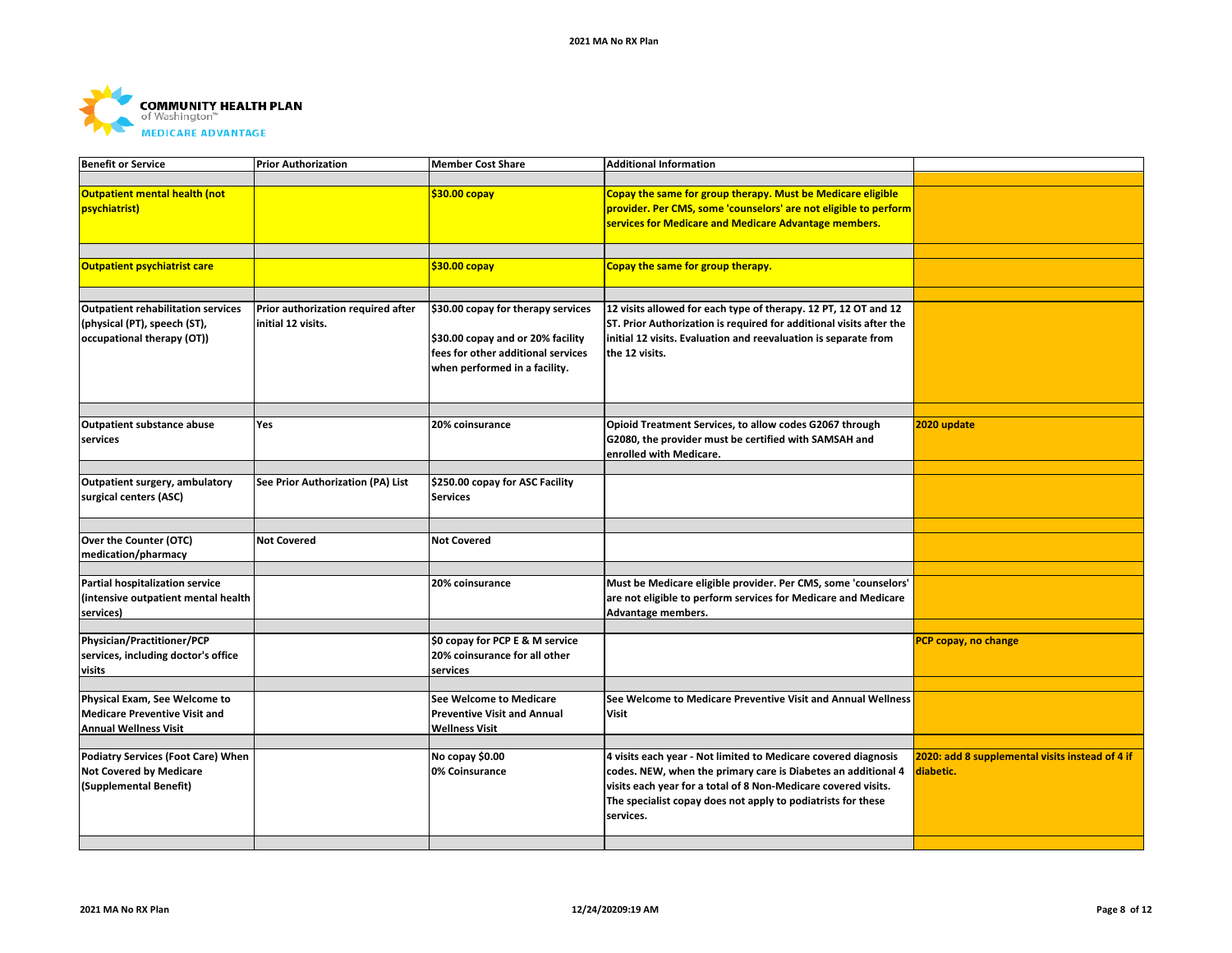

| <b>Benefit or Service</b>                 | <b>Prior Authorization</b>        | <b>Member Cost Share</b>        | <b>Additional Information</b>                                  |                             |
|-------------------------------------------|-----------------------------------|---------------------------------|----------------------------------------------------------------|-----------------------------|
| <b>Podiatry Services (Foot Care)</b>      |                                   | No copay \$0.00                 | Limited to Medicare covered diagnosis codes.                   | No change in copay for 2020 |
| <b>Medical Medicare Covered</b>           |                                   | 0% Coinsurance                  | The specialist copay does not apply to podiatrists for these   |                             |
|                                           |                                   |                                 | services.                                                      |                             |
|                                           |                                   |                                 |                                                                |                             |
| <b>Prescription drugs Medicare Part B</b> | See Prior Authorization (PA) List | 20% coinsurance                 | Includes chemotherapy related drugs, drugs related to home     |                             |
| medical benefits (injectable drugs,       |                                   |                                 | dialysis, etc.                                                 |                             |
| injections)                               |                                   |                                 |                                                                |                             |
|                                           |                                   |                                 |                                                                |                             |
| Prescription drugs Medicare Part D        |                                   | Pharmacy, Part D is not covered | Over the counter (OTC) not covered                             |                             |
| pharmacy benefit (drug list,              |                                   |                                 |                                                                |                             |
| formulary)                                |                                   |                                 |                                                                |                             |
|                                           |                                   |                                 |                                                                |                             |
| <b>Primary Care Physician (PCP)</b>       |                                   | \$0 copay for evaluation and    |                                                                |                             |
|                                           |                                   | management (E & M) service      |                                                                |                             |
|                                           |                                   | 20% coinsurance for all other   |                                                                |                             |
|                                           |                                   | services                        |                                                                |                             |
|                                           |                                   |                                 |                                                                |                             |
| Prostate cancer screening exams           |                                   | \$0 copay                       | For planned preventive services that become diagnostic during  |                             |
| (PSA)                                     |                                   |                                 | the screening, cost sharing may apply.                         |                             |
|                                           |                                   |                                 |                                                                |                             |
|                                           |                                   |                                 | For men over age 50:                                           |                             |
|                                           |                                   |                                 | • Every 12 months: Digital rectal exam                         |                             |
|                                           |                                   |                                 | • Every 12 months PSA test                                     |                             |
|                                           |                                   |                                 |                                                                |                             |
| Prosthetic devices and related            | See Prior Authorization (PA) List | 20% coinsurance                 |                                                                |                             |
| supplies (DME)                            |                                   |                                 |                                                                |                             |
|                                           |                                   |                                 |                                                                |                             |
| <b>Pulmonary rehabilitation services</b>  |                                   | 20% coinsurance                 | Limited to a maximum of 2 1-hour sessions per day for up to 36 |                             |
|                                           |                                   |                                 | sessions, with the option for an additional 36 sessions if     |                             |
|                                           |                                   |                                 | medically necessary.                                           |                             |
|                                           |                                   |                                 |                                                                |                             |
|                                           |                                   |                                 |                                                                |                             |
| Screening and counseling to reduce        |                                   | \$0 copay                       | For planned preventive services that become diagnostic during  |                             |
| alcohol misuse                            |                                   |                                 | the screening, cost sharing may apply.                         |                             |
|                                           |                                   |                                 |                                                                |                             |
| Screening for sexually transmitted        |                                   | \$0 copay                       | For planned preventive services that become diagnostic during  |                             |
| infections (STIs) and counseling to       |                                   |                                 | the screening, cost sharing may apply.                         |                             |
| prevent STIs                              |                                   |                                 |                                                                |                             |
|                                           |                                   |                                 |                                                                |                             |
| Shoes, Diabetic- SEE Diabetes self-       |                                   |                                 |                                                                |                             |
| management training, diabetic             |                                   |                                 |                                                                |                             |
| services and diabetes supplies            |                                   |                                 |                                                                |                             |
| (DME)                                     |                                   |                                 |                                                                |                             |
|                                           |                                   |                                 |                                                                |                             |
| Shoes, Orthopedic/Prosthetic with         | Yes,greater than \$500.00         | <b>20% coinsurance</b>          | Limited coverage. Prosthetic/Orthopedic Shoes that are part of | 2021 added coinsurance.     |
| <b>Braces (DME)</b>                       |                                   |                                 | a leg brace are covered and included in the cost of the leg    |                             |
|                                           |                                   |                                 | brace.                                                         |                             |
|                                           |                                   |                                 |                                                                |                             |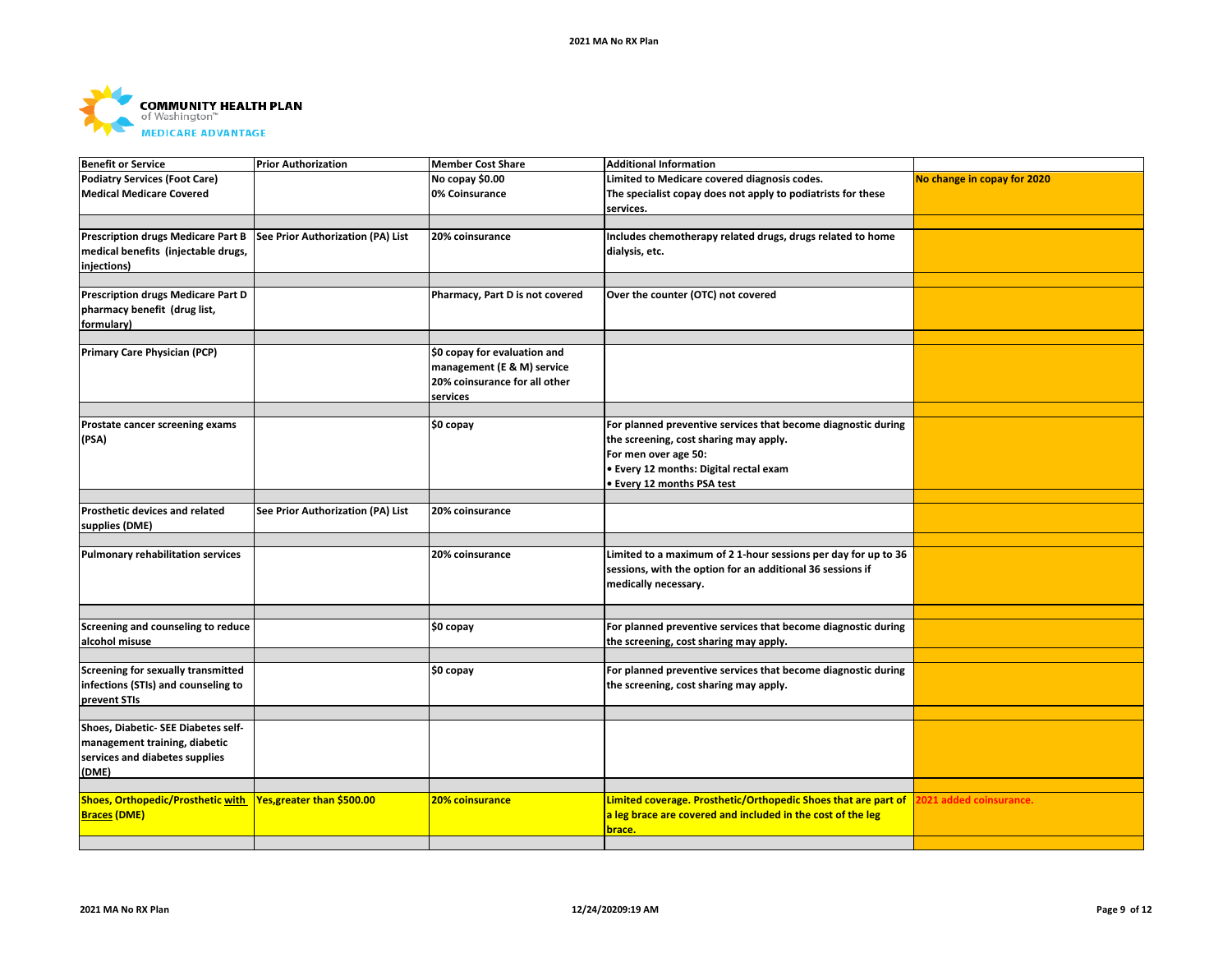

| <b>Benefit or Service</b>                   | <b>Prior Authorization</b> | <b>Member Cost Share</b>                   | <b>Additional Information</b>                                                                                 |                                                |
|---------------------------------------------|----------------------------|--------------------------------------------|---------------------------------------------------------------------------------------------------------------|------------------------------------------------|
| Skilled nursing inpatient facility          | <b>Yes</b>                 | Days:                                      | No (zero) acute inpatient hospital days required prior to SNF                                                 |                                                |
| (SNF) care (Part A)                         |                            | 1-20 - \$00.00 per day                     | admission. Custodial (not medically necessary) care is not                                                    |                                                |
|                                             |                            | 21-100 - \$160.00 per day                  | covered. All admissions, planned and urgent, require                                                          |                                                |
|                                             |                            |                                            | notification within 24 hrs. or next business day. Each time                                                   |                                                |
|                                             |                            |                                            | member is admitted to a new SNF stay the copay will apply.                                                    |                                                |
|                                             |                            |                                            |                                                                                                               |                                                |
|                                             |                            |                                            |                                                                                                               |                                                |
| <b>Skilled nursing facility (SNF)</b>       |                            | 20% coinsurance                            | Part B (outpatient) coinsurance and benefit limits apply.                                                     |                                                |
| inpatient care (Part B)                     |                            |                                            |                                                                                                               |                                                |
|                                             |                            |                                            |                                                                                                               |                                                |
| <b>Skilled nursing facility (SNF) Blood</b> |                            | No blood deductible                        |                                                                                                               |                                                |
|                                             |                            | 0% coinsurance                             |                                                                                                               |                                                |
|                                             |                            |                                            |                                                                                                               |                                                |
| <b>Sleep Studies</b>                        | No.                        | 20% coinsurance                            |                                                                                                               |                                                |
|                                             |                            |                                            |                                                                                                               |                                                |
|                                             |                            |                                            |                                                                                                               |                                                |
| Smoking and tobacco use cessation           |                            | 0% Coinsurance                             | · No disease - 8 sessions per calendar year                                                                   |                                                |
|                                             |                            |                                            | · Disease related - 8 sessions per calendar year                                                              |                                                |
|                                             |                            |                                            |                                                                                                               |                                                |
| <b>Sterilization Reversal (Exclusion)</b>   | <b>Not Covered</b>         | <b>Not Covered</b>                         | Reversal of sterilization procedures and non-prescription                                                     |                                                |
|                                             |                            |                                            | contraceptive supplies.                                                                                       |                                                |
|                                             |                            |                                            |                                                                                                               |                                                |
| <b>Specialist Physician Care/Services</b>   |                            | *\$40.00 copay for E & M service.          | 20% coinsurance for all other services.                                                                       | 2020: zero copay for Endocrinology and         |
| (does not apply to psychiatrists,           |                            |                                            | *Zero copay when primary diagnosis is diabetes for                                                            | ophthalmology with Diabetes, Pulmonary for     |
| mental health, lab or radiology)            |                            |                                            | endocrinologist                                                                                               | <b>COPD, Cardiology for CHF 4.9.20 removed</b> |
|                                             |                            |                                            | *Zero copay when primary diagnosis is COPD for pulmonologist. <mark>Ophthalmology to Eye exam benefit.</mark> |                                                |
|                                             |                            |                                            | *Zero copay when primary diagnosis is CHF for cardiologist.                                                   |                                                |
|                                             |                            |                                            |                                                                                                               |                                                |
|                                             |                            |                                            | *See Eye Exam – Medicare Covered - for Retinal Exam benefit                                                   |                                                |
|                                             |                            |                                            |                                                                                                               |                                                |
|                                             |                            |                                            |                                                                                                               |                                                |
|                                             |                            |                                            |                                                                                                               |                                                |
| Telemedicine, Telehealth (Virtual           |                            | <b>Must meet Original Medicare</b>         | Covered. Must meet Original Medicare criteria.                                                                |                                                |
| care)                                       |                            | criteria.                                  |                                                                                                               |                                                |
|                                             |                            |                                            |                                                                                                               |                                                |
| Telemedicine, Telehealth (Virtual           |                            | Member cost share same as in-              |                                                                                                               | <b>New Supplemental benefit 2021</b>           |
| care) - Supplemental                        |                            | person cost shares for: Urgently           |                                                                                                               |                                                |
|                                             |                            | <b>Needed Services; Primary Care</b>       |                                                                                                               |                                                |
|                                             |                            | <b>Physician Services; Physician</b>       |                                                                                                               |                                                |
|                                             |                            | <b>Specialist Services; Individual and</b> |                                                                                                               |                                                |
|                                             |                            |                                            |                                                                                                               |                                                |
|                                             |                            | <b>Group Sessions for Mental Health</b>    |                                                                                                               |                                                |
|                                             |                            | <b>Specialty Services; Individual and</b>  |                                                                                                               |                                                |
|                                             |                            | <b>Group Sessions for Psychiatric</b>      |                                                                                                               |                                                |
|                                             |                            | <b>Services; Individual and Group</b>      |                                                                                                               |                                                |
|                                             |                            | <b>Sessions for Outpatient Substance</b>   |                                                                                                               |                                                |
|                                             |                            | Abuse.                                     |                                                                                                               |                                                |
|                                             |                            |                                            |                                                                                                               |                                                |
|                                             |                            |                                            |                                                                                                               |                                                |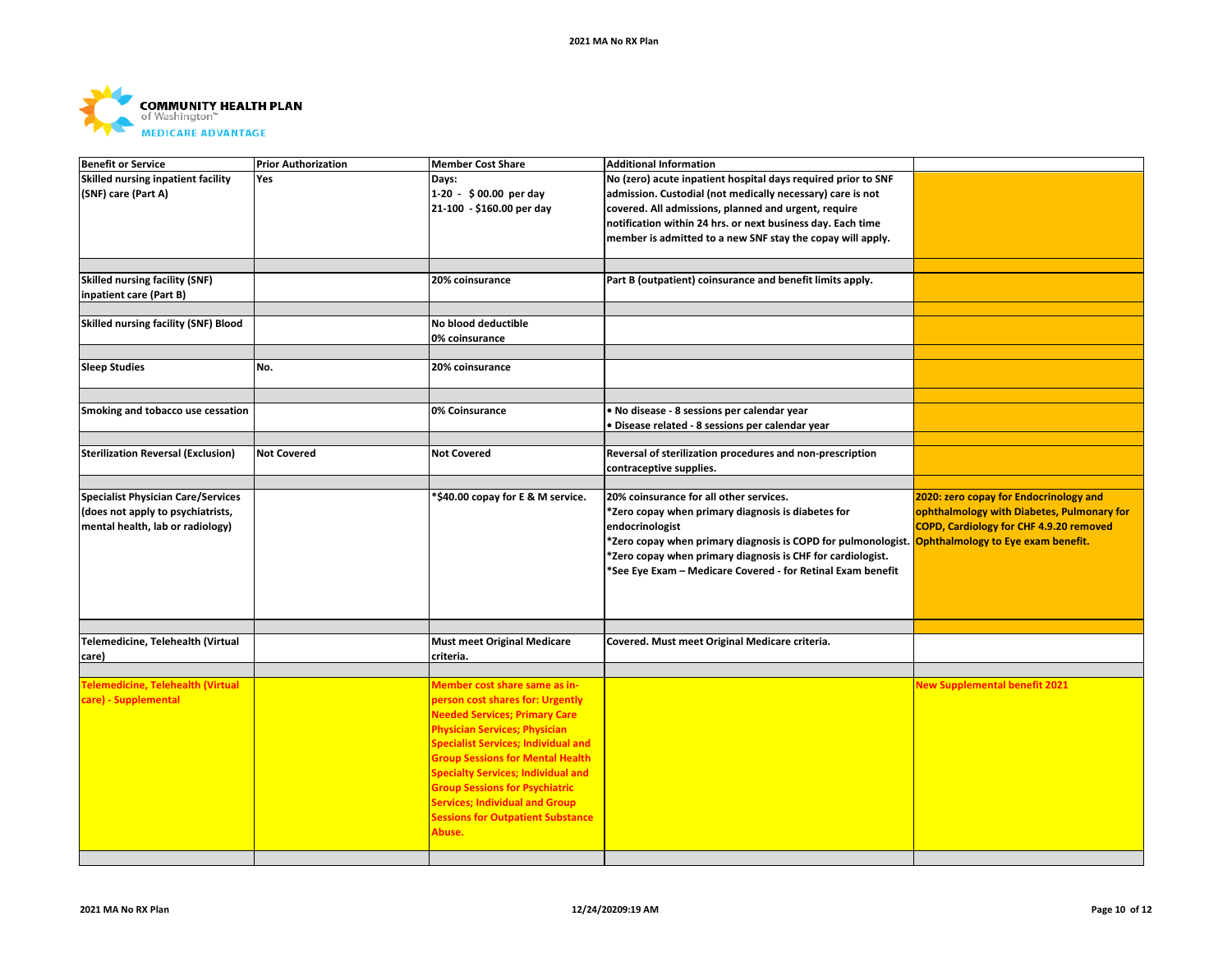

| <b>Benefit or Service</b>                                                                      | <b>Prior Authorization</b>         | <b>Member Cost Share</b>                                                                                | <b>Additional Information</b>                                                                                                                                                                                                      |                                                                  |
|------------------------------------------------------------------------------------------------|------------------------------------|---------------------------------------------------------------------------------------------------------|------------------------------------------------------------------------------------------------------------------------------------------------------------------------------------------------------------------------------------|------------------------------------------------------------------|
| <b>Transplant Evaluation/Work-Up</b>                                                           | Yes                                | 0% coinsurance (lab)                                                                                    |                                                                                                                                                                                                                                    |                                                                  |
| <b>Transplant</b>                                                                              | Yes except for corneal transplants | 20% coinsurance                                                                                         | Corneal transplant does not require prior authorization (PA),                                                                                                                                                                      |                                                                  |
|                                                                                                |                                    |                                                                                                         | other transplants do require PA. All admissions, planned and<br>urgent, require notification within 24 hrs. or next business day.                                                                                                  |                                                                  |
| <b>Transportation SEE AMBULANCE</b>                                                            | <b>See Ambulance</b>               | <b>See Ambulance</b>                                                                                    | <b>See Ambulance</b>                                                                                                                                                                                                               |                                                                  |
| Unlisted Codes with Charge Greater Yes<br>Than \$250.00                                        |                                    |                                                                                                         | Unlisted codes is the actual, AMA description of the service.<br>Medical necessity documentation and pricing must be<br>submitted with the request.<br>Example: 43499, Unlisted procedure, esophagus.                              | 2020 - Changed from \$500 to \$250.00 and<br><b>requirements</b> |
| <b>Urgently needed care</b>                                                                    |                                    | \$0 copay for evaluation and<br>management (E & M) service<br>20% coinsurance for all other<br>services |                                                                                                                                                                                                                                    |                                                                  |
| Vision Care SEE EYE EXAM AND EYE See Eye Exam and Eye Wear<br><b>WEAR</b>                      |                                    | See Eye Exam and Eye Wear                                                                               | See Eye Exam and Eye Wear                                                                                                                                                                                                          |                                                                  |
| <b>Welcome to Medicare Preventive</b>                                                          |                                    |                                                                                                         | 1 visit lifetime max within 12 months of Part B effective date.                                                                                                                                                                    |                                                                  |
| <b>Visit (Initial Preventive Physical</b><br><b>Exam/IPPE or Annual Wellness</b><br>Visit/AWV) |                                    | \$0 copay                                                                                               | For planned preventive services that become diagnostic during<br>the screening, cost sharing may apply. If greater than 12<br>months from the effective date and did not receive a Welcome<br><b>Exam see Annual Physical Exam</b> |                                                                  |
|                                                                                                |                                    |                                                                                                         |                                                                                                                                                                                                                                    |                                                                  |
| Wig (DME)                                                                                      | Yes if +\$500.00                   | 20% coinsurance                                                                                         | Must be medically necessary and meet criteria to covered by<br>Medicare.                                                                                                                                                           |                                                                  |
| <b>Lung Cancer Screening</b>                                                                   |                                    |                                                                                                         | Limited to ages 55 through 77, once per year.                                                                                                                                                                                      |                                                                  |
|                                                                                                |                                    | \$0 copay                                                                                               |                                                                                                                                                                                                                                    |                                                                  |
|                                                                                                |                                    |                                                                                                         |                                                                                                                                                                                                                                    |                                                                  |